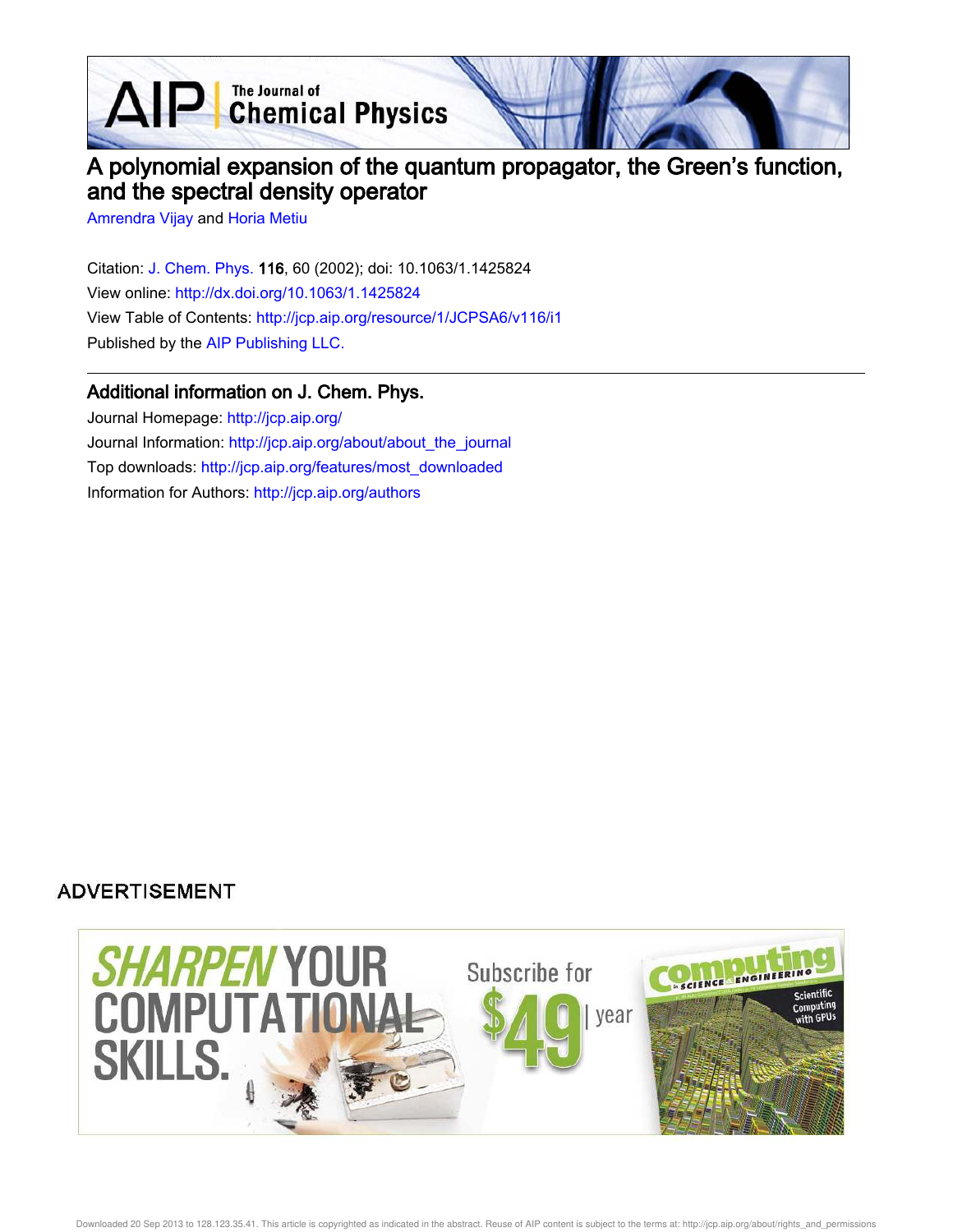# **A polynomial expansion of the quantum propagator, the Green's function, and the spectral density operator**

Amrendra Vijay and Horia Metiu

*Department of Chemistry, University of California, Santa Barbara, California 93106*

(Received 13 August 2001; accepted 15 October 2001)

One of the methods for calculating time propagators in quantum mechanics uses an expansion of  $e^{-i\hat{H}t/\hbar}$  in a sum of orthogonal polynomial. Equations involving Chebychev, Legendre, Laguerre, and Hermite polynomials have been used so far. We propose a new formula, in which the propagator is expressed as a sum in which each term is a Gegenbauer polynomial multiplied with a Bessel function. The equations used in previous work can be obtained from ours by giving specific values to a parameter. The expression allows analytic continuation from imaginary to real time, transforming thus results obtained by evaluating thermal averages into results pertaining to the time evolution of the system. Starting from the expression for the time propagator we derive equations for the Green's function and the density of states. To perform computations one needs to calculate how the polynomial in the Hamiltonian operator acts on a wave function. The high order polynomials can be obtained from the lower ordered ones through a three term recursion relation; this saves storage and computer time. As a numerical test, we have computed the bound state spectrum of the Morse oscillator and the transmission coefficient for tunneling through an Eckart barrier. We have also studied the evolution of a Gaussian wave packet in a Morse potential well. © 2002 American Institute of Physics. [DOI: 10.1063/1.1425824]

### **I. INTRODUCTION**

To solve time dependent problems in quantum mechanics we must find an accurate and numerically efficient representation of the propagator  $\hat{U}(t) = e^{-i\hat{H}t/\hbar}$ . Here  $\hat{H}$  is the Hamiltonian of the system,  $t$  is time and  $\hbar$  is Planck's constant. There are many methods for achieving this goal. $1-44$ One approach<sup>1,2</sup> is based on Campbell–Baker– Hausdorff<sup>3,45,46</sup> formula, which provides an equation for the short-time propagator  $\hat{U}(\tau)$  that is easy to evaluate numerically. To obtain the wave function at the time  $t = n\tau$ , one applies  $\hat{U}(\tau)^n$  to the initial wave function.

A second method expresses the propagator in terms of powers of the Hamiltonian, calculated by a recursion procedure that obtains  $\hat{H}^n$  from  $\hat{H}^{n-1}$  and  $\hat{H}^{n-2}$ . This recursive calculation is essential: it saves storage and diminishes the computer power needed in the calculations. Examples of such calculations are the Recursive Residue Generation Method developed in Wyatt's group<sup>29,30</sup> and the method of Park and Light.<sup>16</sup> Both use the Lanczos procedure<sup>47</sup> as their main computational tool.

In a third class of methods, which is the subject of our paper, the propagator is expressed in a ''degenerate kernel''  $form.<sup>48</sup>$ 

$$
\hat{U}(t) = e^{-i\hat{H}t/\hbar} = \sum_{m=0}^{n} P_m(\hat{H})g_m(t).
$$
 (1)

Here  $P_m(\hat{H})$  is a polynomial of order *m* and  $g_m(t)$  is a function of time. The number *n* of terms in the sum depends on the polynomial used and on the length of time for which the propagator is needed. This type of formula has been used by Tal Ezer and Kosloff,<sup>7,8</sup> DePristo, Haug, and Metiu,<sup>36</sup> Kouri, Hoffmann and their co-workers,  $17-27$  Hu,  $42$  and by Vijay  $et al.<sup>43</sup>$  It has several advantages.  $(1)$  The polynomials *P<sub>m</sub>*( $\hat{H}$ ) used in it are such that  $P_m(\hat{H})$  can be calculated from  $P_{m-1}(\hat{H})$  and  $P_{m-2}(\hat{H})$ . This saves storage and speeds up the calculation. (2) The representation of  $\hat{U}(t)$  is analytic with respect to time: the propagator for real time can be obtained from the propagator for imaginary time,  $^{7,36}$  if the latter is represented in the form of Eq.  $(1)$ . Since imaginary time propagators can be calculated for many degrees of freedom, by Quantum Monte Carlo, this may provide a method for calculating real time propagators for systems with many degrees of freedom.<sup>36</sup>  $(3)$  By using Fourier transforms with respect to time, the propagator can be connected to the Green's function  $G(E) = (E - \hat{H})^{-1}$  and to the density of states  $\rho(E) = \delta(E - \hat{H})$ . When the transform can be performed analytically, one obtains for  $G(E)$  and  $\rho(E)$  an expression of type Eq.  $(1)$ . The methods based on Eq.  $(1)$  can also be used for the time dependent Hamiltonian if one uses an extended Hilbert space in which time is treated like a space coordinate.<sup>11,31</sup>

Past applications of Eq.  $(1)$  have been used for  $P_m$ Chebyshev, $\overline{8}$  Legendre,<sup>23,36</sup> Laguerre,<sup>42</sup> and Hermite<sup>43</sup> polynomials. In this paper we derive a more general formula of type Eq. (1) for  $U(t)$ ,  $G(E)$ , and  $\rho(E)$ , in which  $P_m$  is a Gegenbauer polynomial and  $g_n(t)$  is proportional to a Bessel function. The equations used in previous work can be obtained from ours by giving particular values to a parameter.

In Sec. II, we derive the new equation for the evolution operator and show how various special cases can be obtained from it. Derivations of the equations for the density of states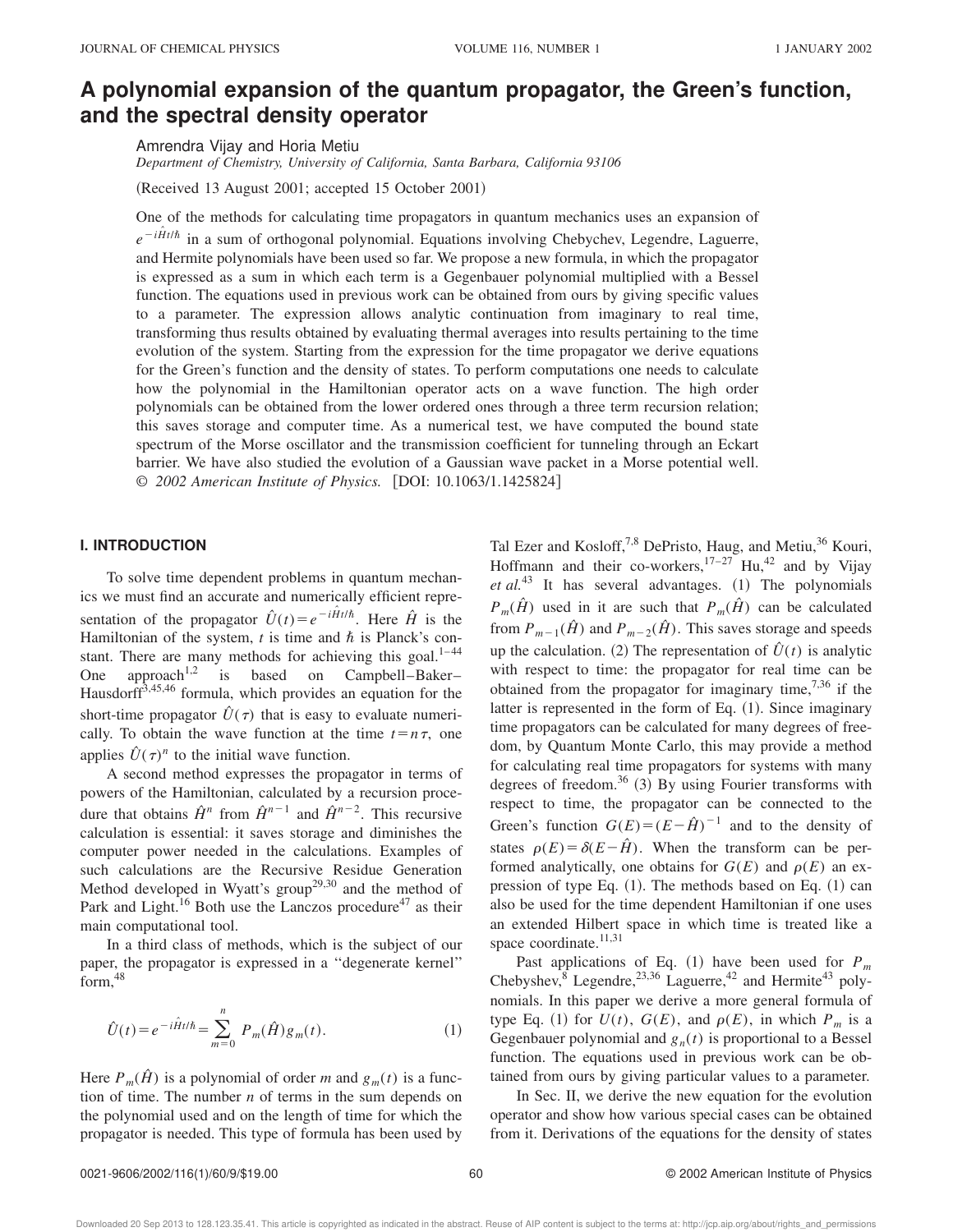and the Green's function are presented in Secs. III and IV, respectively. The quantum propagator in complex time is explicitly worked out in Sec. V, using Chebyshev polynomials as an example. A few simple applications are made in Sec. VI. Their purpose is to illustrate the accuracy and the convergence of the method. A summary can be found in Sec. VII.

#### **II. TIME PROPAGATION**

For a time independent Hamiltonian  $\hat{H}$  the wave function  $|\psi(x,t)\rangle$  at time *t* is obtained from the initial wave function  $|\psi(x,0)\rangle$  by using

$$
|\psi(x,t)\rangle = e^{-i\hat{H}t/\hbar}|\psi(x,0)\rangle,
$$
\n(2)

where  $e^{-i\hat{H}t/\hbar}$  is the time evolution operator in the Schrödinger representation. In what follows we are performing formal manipulations using functions of the Hamiltonian operator. All these functions are defined by the spectral decomposition,

$$
f(\hat{H})|\psi,0\rangle = \sum_{n=0}^{N} |E_n\rangle f(E_n)\langle E_n|\psi(x,0)\rangle.
$$
 (3)

The ket $|E_n\rangle$  is an eigenfunction of the Hamiltonian  $\hat{H}$  corresponding to the eigenvalue  $E_n$  and  $|\psi(x,0)\rangle$  is the initial state of the system. Equation  $(3)$  contains only those eigenstates of the Hamiltonian that overlap with the initial wave function. This equation can be used for scattering wave functions if a box normalization is employed.

Our strategy is to find a convenient representation of  $e^{-iE_n t/\hbar}$  of the form,

$$
e^{-iE_n t/\hbar} = \sum_{m=0}^{\infty} g_m(t) P_m(E_n).
$$
 (4)

If we use for *f* in Eq. (3)  $f(\hat{H}) = e^{-i\hat{H}t/\hbar}$  and in the resulting expression we replace  $e^{-iE_n t/\hbar}$  with Eq. (4), we obtain

$$
e^{-i\hat{H}t/\hbar} = \sum_{n=0}^{N} |E_n\rangle \sum_{m=0}^{\infty} g_m(t) P_m(E_n) \langle E_n | \psi(x,0) \rangle.
$$
 (5)

Interchanging the sums and using the definition,

$$
P_m(\hat{H})|\psi,0\rangle = \sum_{n=0}^{N} |E_n\rangle P_m(E_n)\langle E_n|\psi(x,0)\rangle, \tag{6}
$$

allows us to write Eq.  $(5)$  as

$$
e^{-i\hat{H}t/\hbar}|\psi,0\rangle = \sum_{m=0}^{\infty} g_m(t) P_m(\hat{H})|\psi(x,0)\rangle.
$$
 (7)

The right-hand side of Eq.  $(7)$  is now well defined, since there is no ambiguity in the meaning of polynomials of the Hamiltonian. However, since we use the spectral decomposition in the derivation, we must make sure that the polynomial  $P_m(E_n)$  is well defined. If we use Chebyshev or Legendre polynomials, the argument  $E_n$  must take values between  $-1$  and 1. To ensure this, we scale the original Hamiltonian. We have already argued that because the propagator is applied to the initial state  $|\psi(x,0)\rangle$  the range of values of  $E_n$  is limited. Let  $E_{\text{max}}$  be the largest value of  $E_n$ 

needed in the expansion of the propagator, in a formula of the type shown in Eq.  $(3)$ , and  $E_{\text{min}}$  the smallest. Then, the eigenvalues  $\overline{E}_n$  of the Hamiltonian  $\hat{H}_{sc}$  defined by

$$
\hat{H} = \Delta \lambda \hat{H}_{sc} + \overline{\lambda}
$$
\n(8)

take values between  $-1$  and 1. Here  $\Delta\lambda = (E_{\text{max}}-E_{\text{min}})/2$ and  $\bar{\lambda} = (E_{\text{max}} + E_{\text{min}})/2$ .

After this preparation we can proceed now to derive Eq.  $(14)$ , which is the key formula of this paper. We first expand the evolution operator in a power series,

$$
\left(\frac{t\Delta\lambda}{\hbar}\right)^{\nu}e^{\pm i\hat{H}t/\hbar} = e^{\pm i\bar{\lambda}t/\hbar}\sum_{n=0}^{\infty}\frac{(\pm i)^{n}(\hat{H}_{sc})^{n}}{n!}\left(\frac{t\Delta\lambda}{\hbar}\right)^{\nu+n}.
$$
\n(9)

The reason for multiplying by the factor  $(t\Delta\lambda/\hbar)^{\nu}$ , where  $\nu$ is an arbitrary parameter, will be clarified later. We now substitute the following Bessel function  $[J_{\nu}(Z)]$  expansion of a  $power^{49,50}$ 

$$
Z^{\mu} = 2^{\mu} \sum_{k=0}^{\infty} \frac{(\mu + 2k) \Gamma(\mu + k)}{k!} J_{\mu + 2k}(Z)
$$
 (10)

[where  $\Gamma(\mu+k)$  is the Gamma function] in Eq. (9) to obtain,

$$
\left(\frac{t\Delta\lambda}{\hbar}\right)^{\nu} e^{\pm i\hat{H}t/\hbar} = e^{\pm i\bar{\lambda}t/\hbar} \sum_{n=0}^{\infty} \sum_{k=0}^{\infty} \frac{(\pm i)^{n}(\hat{H}_{sc})^{n}}{n!}
$$

$$
\times \frac{2^{\nu+n}(\nu+n+2k)\Gamma(\nu+n+k)}{k!}
$$

$$
\times J_{\nu+n+2k} \left(\frac{t\Delta\lambda}{\hbar}\right). \tag{11}
$$

In this expression we rearrange the double infinite summation in Eq. (11) by setting  $n=m-2k$ , to obtain

$$
\left(\frac{t\Delta\lambda}{\hbar}\right)^{\nu} e^{\pm i\hat{H}t/\hbar} = e^{\pm i\bar{\lambda}t/\hbar} \sum_{m=0}^{\infty} \sum_{k=0}^{m/2} \frac{(\pm i)^{m-2k} (\hat{H}_{sc})^{m-2k}}{k!(m-2k)!}
$$

$$
\times 2^{\nu+m-2k} (\nu+m)\Gamma(\nu+m-k)
$$

$$
\times J_{\nu+m} \left(\frac{t\Delta\lambda}{\hbar}\right).
$$
 (12)

Now the summation over the index  $k$  in Eq.  $(12)$  is identified as the coefficient of  $\alpha^m$  in the expansion of  $(1-2\alpha\hat{H}_{sc})$  $+\alpha^2$ )<sup>-v</sup> in ascending powers of  $\alpha$ . This is also known as one of the definitions of Gegenbauer's ultraspherical polynomial,  $C_m^{(\nu)}(\hat{H}_{sc})$ , which, in turn, is related to the symmetric Jacobi polynomial,  $P_m^{(\alpha,\alpha)}(\hat{H}_{sc})$ , as given below,<sup>50,51</sup>

$$
C_m^{(\nu)}(\hat{H}_{sc}) = \sum_{k=0}^{m/2} \frac{(-1)^k 2^{m-2k} \Gamma(\nu+m-k) (\hat{H}_{sc})^{m-2k}}{(m-2k)! k! \Gamma(\nu)}
$$

$$
= \frac{\Gamma(m+2\nu) \Gamma(\nu+1/2)}{\Gamma(2\nu) \Gamma(m+\nu+1/2)} P_m^{(\nu-1/2,\nu-1/2)}(\hat{H}_{sc}).
$$
(13)

Here  $\nu$  is restricted to be greater than  $-1/2$ . We see that the introduction of the factor  $(t\Delta\lambda/\hbar)^{\nu}$  in Eq. (9) helps us iden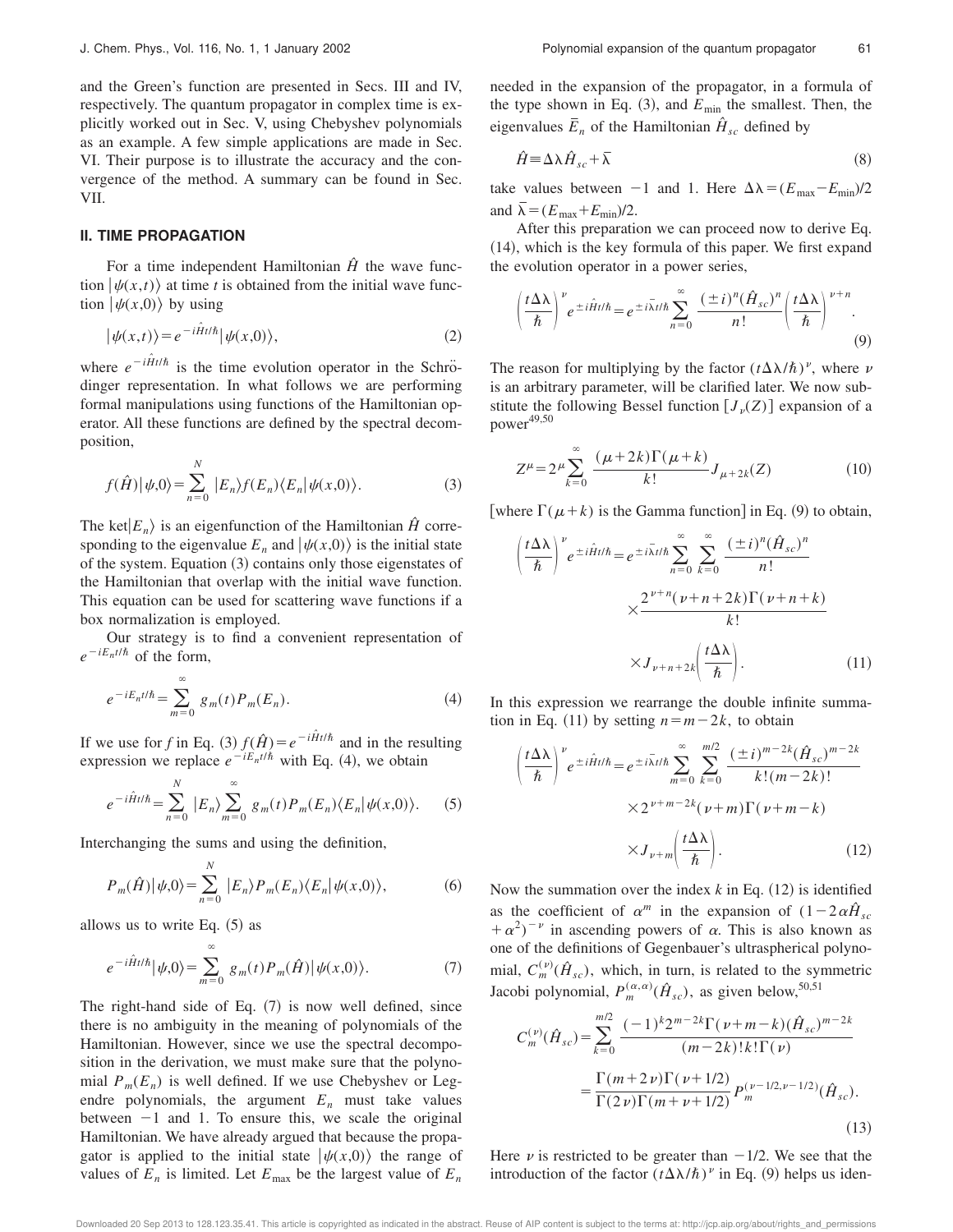tify the associated orthogonal polynomial in the expansion of the propagator. The final expression for the time evolution operator, expressed in terms of ultraspherical Gegenbauer polynomials, is

$$
e^{\pm i\hat{H}t/\hbar} = \left(\frac{2\hbar}{t\Delta\lambda}\right)^{\nu} e^{\pm i\bar{\lambda}t/\hbar} \Gamma(\nu) \sum_{m=0}^{\infty} (\pm i)^{m} (m+\nu)
$$

$$
\times J_{m+\nu} \left(\frac{t\Delta\lambda}{\hbar}\right) C_{m}^{\nu}(\hat{H}_{sc}). \tag{14}
$$

This is the central equation of this paper.

By using Eq.  $(13)$  we can also express the time propagator in terms of symmetric Jacobi polynomials as

$$
e^{\pm i\hat{H}t/\hbar} = \sqrt{\pi}e^{\pm i\bar{\lambda}t/\hbar} \left(\frac{\hbar}{2t\Delta\lambda}\right)^{\alpha+1/2}
$$

$$
\times \sum_{m=0}^{\infty} (\pm i)^m (2m+2\alpha+1) \frac{\Gamma(m+2\alpha+1)}{\Gamma(m+\alpha+1)}
$$

$$
\times J_{m+\alpha+1/2} \left(\frac{t\Delta\lambda}{h}\right) P_m^{(\alpha,\alpha)}(\hat{H}_{sc}), \qquad (15)
$$

where  $\alpha(=\nu-1/2)$  is restricted to be greater than -1. Parenthetically, we note that Eq.  $(14)$  may also be considered as an expansion of planewaves in terms of spherical harmonics in *d*-dimensions, where  $d=2(\nu+1).$ <sup>52</sup>

We now briefly discuss the convergence properties of Eq. (14). It is well known<sup>53</sup> that the series,  $\sum_{p} C_p^{(n)}(\cos \theta) \lambda^p$ is absolutely convergent if  $|\lambda| \leq 1$ ; thus the series in Eq. (14) can always be made convergent by taking enough terms. As  $\mu \rightarrow \infty$ ,  $J_{\mu}(Z)$  behaves<sup>54</sup> as  $1/\sqrt{2\pi\mu} (eZ/2\mu)^{\mu}$ . Thus, (*m*  $(n + \nu) J_{m+\nu}(t\Delta\lambda/\hbar)$  factor in Eq. (14) can be made exponentially vanishing if  $(2\pi/\nu)^{1/\nu}\nu$  is greater than *eZ/2*; that is, the coefficient of the ultraspherical polynomials in Eq.  $(14)$ can be made less than unity, when  $t\Delta\lambda/\hbar$  is smaller than the order,  $(m + v)$ , of the Bessel function. We thus see that the series Eq.  $(14)$  eventually converges and the convergence is determined by the factor  $t\Delta\lambda/\hbar = t(E_{\text{max}}-E_{\text{min}})/2\hbar$ . The convergence is controlled by the difference between the highest energy and the lowest energy of the energy eigenstates contained in the initial wave function,  $|\psi(x,0)\rangle$ . In the numerical tests we have found that the parameter  $\nu$  should not be large. We will examine the choice of  $\nu$  for a model system later.

We now comment on the actual implementation of Eq.  $(14)$  or  $(15)$ . We can absorb the Gamma functions and other factors appearing in Eq.  $(15)$  into the well-known three-term recursions possessed by the Jacobi polynomials,<sup>49</sup> *m*(*m*  $(1+2\alpha) P_m^{(\alpha,\alpha)}(\hat{H}_{sc}) = (m+\alpha) [(2m+2\alpha-1)\hat{H}_{sc} P_{m-1}^{(\alpha,\alpha)}(\hat{H}_{sc}) - (m+\alpha)]$  $+\alpha-1$ ) $P_{m-2}^{(\alpha,\alpha)}(\hat{H}_{sc})$ ]. We can then conveniently write the evolution operator as follows:

$$
e^{\pm i\hat{H}t/\hbar} = e^{\pm i\bar{\lambda}t/\hbar} \left(\frac{2\hbar}{t\Delta\lambda}\right)^{\alpha+1/2} \sum_{m=0}^{\infty} (\pm i)^m
$$

$$
\times J_{m+\alpha+1/2} \left(\frac{t\Delta\lambda}{\hbar}\right) X_m^{(\alpha)}(\hat{H}_{sc}) \tag{16}
$$

with the following recursion relation for  $X_m^{(\alpha)}(\hat{H}_{sc})$ :

$$
X_{m}^{(\alpha)}(\hat{H}_{sc}) = \frac{2m + 2\alpha + 1}{m} \left[ \hat{H}_{sc} X_{m-1}^{(\alpha)}(\hat{H}_{sc}) - \frac{m + 2\alpha - 1}{2m + 2\alpha - 3} X_{m-2}^{(\alpha)}(\hat{H}_{sc}) \right],
$$
(17)

where  $X_0^{(\alpha)}(\hat{H}_{sc}) = \Gamma(\alpha + 3/2), \quad X_1^{(\alpha)}(\hat{H}_{sc}) = 2\Gamma(\alpha + 5/2)$  $\hat{H}_{sc}$ , *sc* , and *X*<sup>2</sup>  $J_2^{(\alpha)}(\hat{H}_{sc}) = 2\Gamma(\alpha + 7/2)\hat{H}_{sc}^2 - (\alpha + 5/2)\Gamma(\alpha)$  $+3/2$ ). It is convenient to start the recursion from  $m=3$ , to avoid any artificial divergence that may occur in the second factor of the right-hand side of Eq.  $(17)$ .

Now, we discuss various special cases of the general expression for the time evolution operator, as given in Eq. (14) or Eq. (15). As  $\alpha$  in Eq. (15) is an arbitrary parameter (except that it is constrained to be greater than  $-1$ ), Eq. (15) represents a family of expansions for the evolution operator. In fact, the parameter  $\alpha$  will also dictate the final rate of convergence of Eq.  $(15)$  and we will analyze this issue by performing the numerical calculations. Furthermore, other well-known time propagators, utilizing orthogonal polynomials, can be obtained by specializing the free parameter,  $\alpha$ in Eq.  $(15)$  as shown below.

*Case 1*: For  $\alpha = -1/2$ , Eq. (15) gives the time evolution operator expressed in terms of the Chebyshev polynomials,  $T_m(\hat{H}_{sc})$ . Using the known relation between symmetric Jacobi and Chebyshev polynomials,<sup>49</sup>  $P_m^{(-1/2,-1/2)}(\hat{H}_{sc})$  $=\left[\frac{(2m)!}{2^{2m}(m!)^2}\right] T_m(\hat{H}_{sc})$  and an identity involving Gamma functions,  $\sqrt{\pi} \Gamma(2m) = 2^{2m-1} \Gamma(m) \Gamma(m+1/2)$ , turns Eq.  $(15)$  into

$$
e^{\pm i\hat{H}t/\hbar} = e^{\pm i\bar{\lambda}t/\hbar} \sum_{m=0}^{\infty} (2 - \delta_{m0})(\pm i)^m J_m \left(\frac{t\Delta\lambda}{\hbar}\right) T_m(\hat{H}_{sc}).
$$
\n(18)

This was used by Tal-Ezer and Kosloff.<sup>8</sup> One can also obtain Eq. (18) directly from the Jacobi–Anger expansion,  $\exp(iZ\cos\theta) = \sum_{m=-\infty}^{\infty} i^m J_m(Z) \exp(im\theta)$ , which is an expansion of a planewave in a series of cylindrical waves.<sup>55</sup>

*Case 2*: For  $\alpha = 0$ , the Jacobi polynomial,  $P_m^{(0,0)}(\hat{H}_{sc})$  in Eq. (15) is equal to the Legendre polynomial,  $P_m(\hat{H}_{sc})$ ;<sup>49</sup> therefore Eq.  $(15)$  simplifies to

$$
e^{\pm i\hat{H}t/\hbar} = e^{\pm i\bar{\lambda}t/\hbar} \sum_{m=0}^{\infty} (2m+1)(\pm i)^m j_m \left(\frac{t\Delta\lambda}{\hbar}\right) P_m(\hat{H}_{sc}),
$$
\n(19)

where  $j_m$  is the spherical Bessel function of the first kind. This expansion of the time evolution operator has been used by DePristo, Haug, and Metiu<sup>36</sup> and Huang *et al.*<sup>23</sup> Equation  $(19)$  is also known as the expansion of plane waves in terms of spherical harmonics in three dimensions.<sup>52</sup>

*Case 3*: For  $\alpha = 1/2$ , the propagator is expressed in terms of Chebyshev polynomials of the second kind,  $U_m(\hat{H}_{sc})$ , through  $2\Gamma(m+3/2)U_m(\hat{H}_{sc}) = (m+1)!\sqrt{\pi}P_m^{(1/2,1/2)}(\hat{H}_{sc})$ .<sup>49</sup> This relationship simplifies to

Downloaded 20 Sep 2013 to 128.123.35.41. This article is copyrighted as indicated in the abstract. Reuse of AIP content is subject to the terms at: http://jcp.aip.org/about/rights\_and\_permissions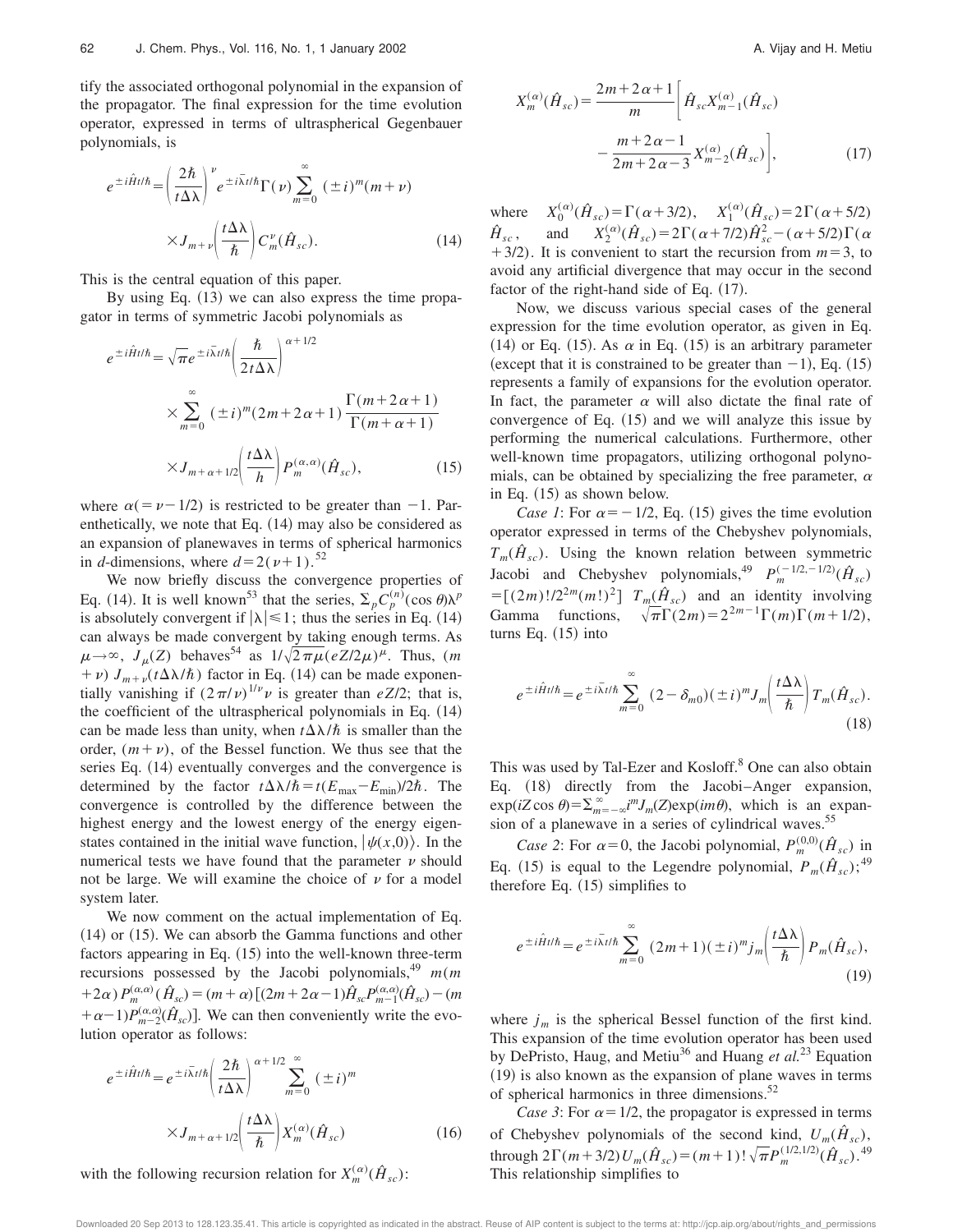$$
e^{\pm i\hat{H}t/\hbar} = \left(\frac{2\hbar}{t\Delta\lambda}\right) e^{\pm i\bar{\lambda}t/\hbar} \sum_{m=0}^{\infty} (m+1)(\pm i)^m
$$

$$
\times J_{m+1} \left(\frac{t\Delta\lambda}{\hbar}\right) U_m(\hat{H}_{sc}). \tag{20}
$$

By changing  $it/\hbar$  to  $\beta = 1/k_B T$ , where  $k_B$  is Boltzmann's constant and *T* is temperature, we obtain expansions for the Boltzmann operator,  $exp(-\beta \hat{H})$ . For example, making this transformation in Eq.  $(14)$  leads to

$$
e^{-\beta \hat{H}} = \Gamma(\nu) e^{-\beta \bar{\lambda}} \left( \frac{2}{\beta \Delta \lambda} \right)^{\nu} \sum_{m=0}^{\infty} (-1)^m (m + \nu)
$$
  
 
$$
\times I_{m+\nu}(\beta \Delta \lambda) C_m^{(\nu)}(\hat{H}_{sc}). \tag{21}
$$

Similar expansions have been used by DePristo *et al.*<sup>36</sup> (who used Legendre polynomials) and by  $Kosloff^7$  (who used Chebyshev polynomials). The equations for the Boltzmann operator, obtained from Eqs.  $(14)$  and  $(15)$  are new.

The fact that the expansion Eq.  $(14)$  can be analytically continued from imaginary time to real time can be used to calculate real time dynamics by performing imaginary time calculations and analytically continuing the result. Since the imaginary time calculations can be performed for many degrees of freedom (by Quantum Monte Carlo) this procedure offers a possibility of calculating quantum dynamics for many degrees of freedom.<sup>36</sup>

#### **III. THE SPECTRAL DENSITY OPERATOR**

Series representations of the density of states operator,  $\rho(E) = \delta(E - \hat{H})$ , in terms of Chebyshev as well as Legendre polynomials were given by Kouri and co-workers.22–25 In the following, we obtain a more general expression for this operator from Eq.  $(14)$ . The known results, that use Chebyshev or Legendre polynomials, are obtained as special cases.

Before we proceed with the derivation, it is important to realize that  $\delta(E-\hat{H})$ , in practical terms, only refers to a certain limiting process; there are several functions which, in specific limits, mimic the behavior of the  $\delta$  function. The typical examples are  $(1/2)\zeta \exp(-|E-\hat{H}|/\zeta)$ ,  $(1/\pi)\zeta/[(E-\hat{H}]/\zeta]$  $(-\hat{H})^2 + \zeta^2$ ],  $1/\zeta \sqrt{\pi} \exp[-(E - \hat{H})^2/\zeta^2]$ , and  $1/(\pi \zeta) \operatorname{sinc}([E - \hat{H})^2/\zeta^2]$  $-\hat{H}$ / $\zeta$ ) [where sinc(*x*)=sin(*x*)/*x*], in the limit  $\zeta \rightarrow 0$ . Any one of these expressions could be utilized to derive equations for the spectral density operator.

We use the Fourier integral theorem<sup>56</sup> to obtain an integral representation of the approximation of the spectral density operator. We choose  $1/(\pi \zeta)$ sinc( $[E-\hat{H}]/\zeta$ ) as an approximation because it gives the simplest integral representation, that does not involve an arbitrary damping function. Furthermore, the choice of the sinc function makes the integration over the time variable analytical. We thus have,

$$
\delta(E - \hat{H}) = \lim_{\zeta \to 0} \frac{1}{\pi \zeta} \operatorname{sinc}\left(\frac{E - \hat{H}}{\zeta}\right)
$$

$$
= \lim_{T \to \infty} \frac{1}{2\pi \hbar} \int_{-T}^{T} dt e^{iEt/\hbar} e^{-i\hat{H}t/\hbar}.
$$
(22)

We can now substitute Eq.  $(14)$  for the time evolution operator,  $e^{-i\hat{H}t/\hbar}$ , interchange the integration and the summation, and carry out the integration over the time variable, *t*, from  $-\infty$  to  $\infty$  analytically. By writing  $E_{sc}=(E-\overline{\lambda})/\Delta\lambda$ , we obtain

$$
\delta(E-\hat{H}) = \frac{2^{2\nu}}{2\pi\Delta\lambda} \sum_{m=0}^{\infty} (\nu+m) \frac{\Gamma(m+1)[\Gamma(\nu)]^2}{\Gamma(m+2\nu)}
$$

$$
\times (1 - E_{sc}^2)^{\nu-1/2} C_m^{(\nu)}(E_{sc}) C_m^{(\nu)}(\hat{H}_{sc}). \quad (23)
$$

To pass from Eq.  $(22)$  to  $(23)$ , we have utilized the following known integrals:

(a)  $\int_0^{\infty} dx x^{\lambda} \sin(bx) J_{\mu}(ax) = 2^{1+\lambda} a^{-(2+\lambda)} b \left[ \Gamma((2+\lambda+\mu)/2) \right]$  $\int \Gamma((\mu-\lambda)/2) \Gamma((2+\lambda+\mu)/2, (2+\lambda-\mu)/2;3/2; b^2/a^2),$ with  $0 < b < a$  and  $(-Re \mu - 1) < 1 + Re \lambda < 3/2$ ,

(b)  $\int_0^{\infty} dx x^{\lambda} \cos(bx) J_{\mu}(ax) = 2^{\lambda} a^{-(1+\lambda)} [\Gamma((1+\lambda+\mu)/2)]$  $\Gamma((\mu-\lambda+1)/2)\,] F((1+\lambda+\mu)/2,(1+\lambda-\mu)/2;1/2;b^2/2)$  $a^2$ ), with  $0 < b < a$  and  $-$ Re  $\mu < 1 +$ Re  $\lambda < 3/2$ , where *J*,  $\Gamma$ , and *F* are the Bessel, Gamma, and hypergeometric functions, respectively, along with a known identity involving the hypergeometric functions,  $F(a,b;c;z)=(1-z)^{c-a-b}F(c)$  $(a^2 - a, c - b; c; z)$ .<sup>49</sup> Finally, we have used the relations involving the hypergeometric function and the ultraspherical polynomial:

 $(a)$   $(m+v)B(m+1,v)C_{2m}^{(v)}(E_{sc}) = (-1)^m F(-m, m+v;1/2;$  $E_{sc}^2$ ) and

(b)  $B(m+1,\nu)C_{2m+1}^{(\nu)}(E_{sc}) = (-1)^m 2E_{sc}F(-m,m+\nu+\nu)$  $1;3/2;E_{sc}^2$ ), where *B* is the beta function.<sup>49</sup>

The interchange of integration and summation is justified because in practical situations, Eq.  $(22)$  applies to a wave packet and Eq.  $(14)$  for the evolution operator is a convergent expression. This point has also been clarified by Kouri and co-workers.<sup>27</sup> The separation of  $E_{sc}$  and  $\hat{H}_{sc}$  in Eq.  $(23)$  allows substantial computational savings when one desires results at many energies. This is because the Hamiltonian operation on a vector can be done independently and stored, and this can be used at later stages of analysis for all energies.

Other well-known expressions for the spectral density operator can be obtained by specializing the free parameter,  $\nu$ , in Eq. (23). For example,

*Case 1*: With  $\nu=0$ , the limiting relation,  $\lim_{\nu \to 0} (1/\nu) C_m^{(\nu)}(\hat{H}_{sc}) = (2/m) T_m(\hat{H}_{sc})$ , transforms Eq. (23) into the following expression involving Chebyshev polynomials:

$$
\delta(E-\hat{H}) = \frac{1}{\pi\Delta\lambda} \sum_{m=0}^{\infty} (2-\delta_{m0}) \frac{T_m(E_{sc})}{\sqrt{1-E_{sc}^2}} T_m(\hat{H}_{sc}).
$$
\n(24)

*Case 2*: Using  $\nu = 1/2$  and  $C_m^{(1/2)}(\hat{H}_{sc}) = P_m(\hat{H}_{sc})$  in Eq.  $(23)$ , we recover the Legendre polynomial expression,

Downloaded 20 Sep 2013 to 128.123.35.41. This article is copyrighted as indicated in the abstract. Reuse of AIP content is subject to the terms at: http://jcp.aip.org/about/rights\_and\_permissions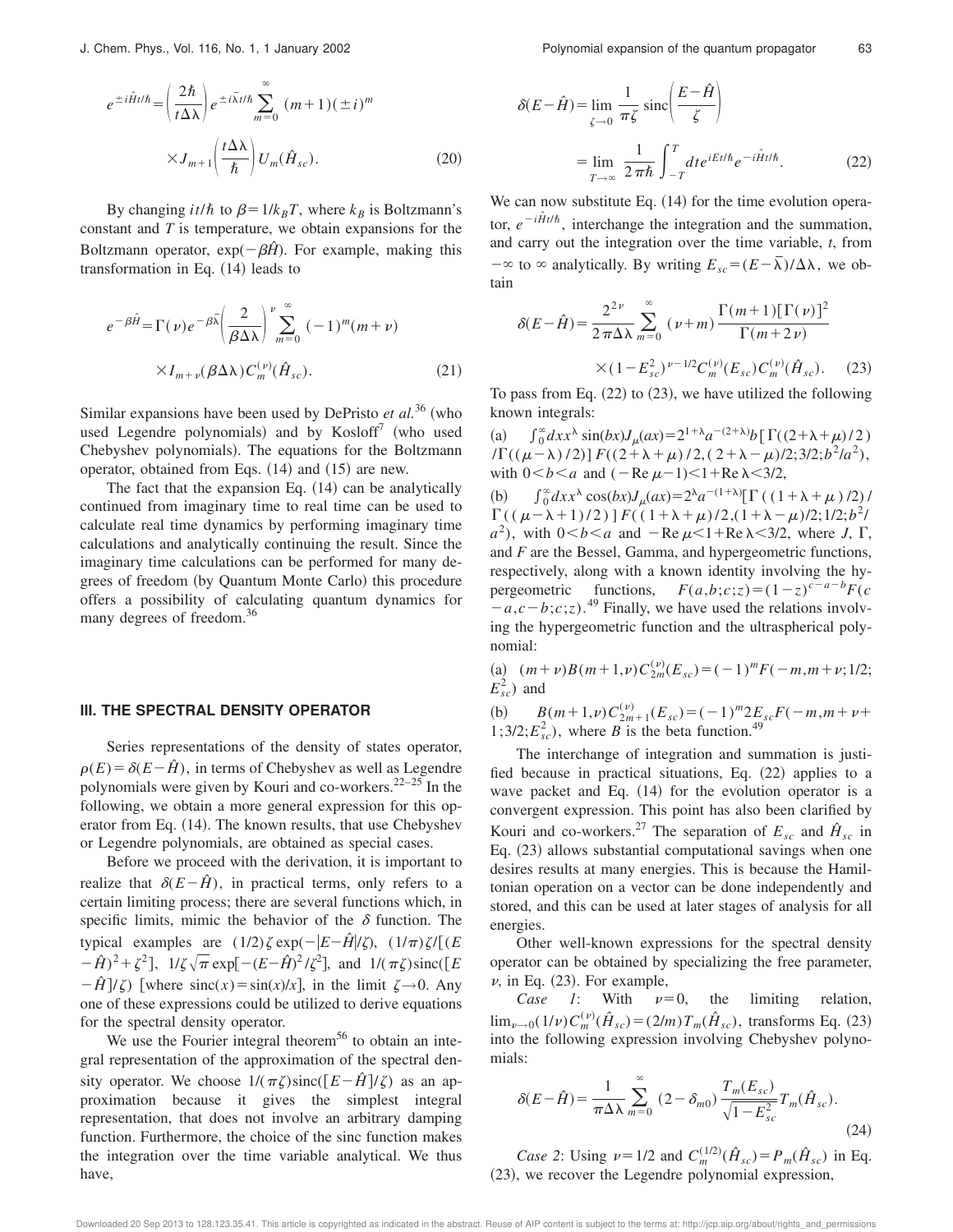$$
\delta(E-\hat{H}) = \frac{1}{2\Delta\lambda} \sum_{m=0}^{\infty} (2m+1) P_m(E_{sc}) P_m(\hat{H}_{sc}). \quad (25)
$$

*Case 3*: For  $\nu=1$  and  $C_m^{(1)}(\hat{H}_{sc})=U_m(\hat{H}_{sc})$  in Eq. (23), the spectral density operator is expressed in terms of the Chebyshev polynomials of second kind,

$$
\delta(E - \hat{H})
$$
  
=  $\frac{2}{\pi \Delta \lambda} \sum_{m=0}^{\infty} \sin[\arccos(E_{sc})] U_m(E_{sc}) U_m(\hat{H}_{sc}).$  (26)

We note that Eqs.  $(24)$  and  $(25)$  were used by Kouri and  $co$ -workers<sup>24</sup> for computing bound states as well as resonances. Equation  $(24)$  has also been used as the building block for certain implementations of spectral filter algorithms.39–41,43,44

# **IV. THE GREEN'S FUNCTION**

In the following, we derive a series expansion for the general quantum mechanical Green's function using the framework developed in this paper. We first start with the following representation of the causal Green's function:

$$
G(E^{+}) = \lim_{\epsilon \to 0} \frac{i}{2\pi} \frac{1}{(E + i\epsilon - \hat{H})}
$$

$$
= \lim_{\epsilon \to 0} \frac{1}{2\pi\hbar} \int_{0}^{\infty} dt e^{iEt/\hbar} e^{-i\hat{H}t/\hbar} e^{-\epsilon t/\hbar}. \tag{27}
$$

We substitute Eq. (14) for the propagator,  $e^{-i\hat{H}t/\hbar}$ , interchange the integration and the summation operations, and carry out the integral over the time *t* analytically, to obtain

$$
G(E^{+}) = \frac{i}{\pi \Delta \lambda} \sum_{m=0}^{\infty} \frac{(m+\nu)}{[2(E_{sc} + i\epsilon_{sc})]^{m+1}} B(\nu, m+1)
$$

$$
\times F\left(\frac{m+1}{2}, \frac{m+2}{2}; m+\nu+1; \frac{1}{(E_{sc} + i\epsilon_{sc})^{2}}\right)
$$

$$
\times C_{m}^{(\nu)}(\hat{H}_{sc}),
$$
(28)

where  $\epsilon_{sc} = \epsilon/\Delta\lambda$  and  $E_{sc} = (E - \overline{\lambda})/\Delta\lambda$ . Here  $B(x, y)$  and *F* are the beta function<sup>49</sup> and the hypergeometric function,<sup>49</sup> respectively. The interchange of the integration and the summation operations is justified here, since Eq.  $(14)$  is a convergent series and the integral in Eq.  $(27)$  is convergent. To pass from Eq. (27) to Eq. (28), we have used,<sup>49</sup>  $\int_0^{\infty} dx$  exp  $(-\alpha x)J_{\nu}(\beta x)x^{\mu-1} = (\beta/2)^{\nu}\alpha^{-(\mu+\nu)}[\Gamma(\mu+\nu)/\Gamma(\nu+1)]F((\mu+\nu))$ + v)/2,( $\mu + \nu + 1$ )/2;  $\nu + 1$ ; -( $\beta^2/\alpha^2$ )), which is valid for  $\text{Re}(\mu+\nu)$ >0 and  $\text{Re}(\alpha\pm i\beta)$ >0. The expression for the anticausal Green's function can be obtained by replacing *i* with  $-i$  in Eq. (28). Thus, Eq. (28) provides a general recursive expression for the Green's function. Several special representations can be obtained by taking specific values of the free parameter,  $\nu$ . For example,

*Case 1*: With  $\nu=0$ , the hypergeometric series in Eq. (28) simplifies to

$$
G(E^{+}) = \left(\frac{1}{2\pi\Delta\lambda}\right) \sum_{m=0}^{\infty} (2 - \delta_{m0})
$$

$$
\times \frac{\left[(E_{sc} + i\epsilon_{sc}) - i\sqrt{1 - (E_{sc} + i\epsilon_{sc})^2}\right]^{m}}{\sqrt{1 - (E_{sc} + i\epsilon_{sc})^2}} T_m(\hat{H}_{sc}), \tag{29}
$$

where we have used the relation,<sup>52,54</sup>  $F(b, b+1/2; 2b; z)$  $=$ [(1+ $\sqrt{1-z}$ )/2]<sup>1-2*b*</sup>/ $\sqrt{1-z}$ , and the limiting relation involving the ultraspherical and the Chebyshev polynomials,  $\lim_{\nu \to 0} (1/\nu) C_m^{(\nu)}(\hat{H}_{sc}) = (2/m) T_m(\hat{H}_{sc}).$ 

*Case 2*: With  $\nu=1/2$  we obtain the Green's function expressed in terms of Legendre polynomials. Using the well known relation  $(2z)^{m+1}\Gamma(m+3/2)Q_m(z) = \Gamma(m)$ +1) $\Gamma(1/2)F((m+1)/2,(m+2)/2;(2m+3)/2;z^{-2})$ , where  $Q_m(z)$  is the Legendre function of the second kind,<sup>49</sup> Eq.  $(28)$  is simplified as follows:

$$
G(E^{+}) = \left(\frac{i}{2\pi\Delta\lambda}\right) \sum_{m=0}^{\infty} (2m+1)
$$
  
 
$$
\times Q_{m}(E_{sc} + i\epsilon_{sc}) P_{m}(\hat{H}_{sc}).
$$
 (30)

*Case 3*: With  $\nu=1$ , there is an interesting closed form expression for the hypergeometric series which gives rise to the Chebyshev polynomials of the second kind,

$$
G(E^{+}) = \left(\frac{1}{\pi \Delta \lambda}\right) \sum_{m=0}^{\infty} (-i)^{m} \left[\sqrt{1 + (\epsilon_{sc} - iE_{sc})^{2}} - (\epsilon_{sc} - iE_{sc})\right]^{m+1} U_{m}(\hat{H}_{sc}),
$$
\n(31)

where we have used the relation,<sup>52,54</sup>  $F(b-1/2,b;2b;z)$  $= [(1+\sqrt{1-z})/2]^{1-2b}.$ 

A comment regarding the explicit limit,  $\epsilon \rightarrow 0$  in Eqs.  $(28)–(31)$  and the numerical implementation is in order. In fact, with the limit  $\epsilon_{sc} \rightarrow 0$  in Eq. (28), we will have 1  $\leq E_{sc}^{-2} \leq \infty$ , because  $-1 \leq E_{sc} \leq +1$ . We note that the complex hypergeometric function in Eq.  $(28)$  is an analytical continuation of the well known hypergeometric series. Now the hypergeometric series,  $F(a,b;c;z)$ , converges only within the unit circle,  $|z| < 1$ , and therefore  $F(a,b;c;z)$  for an arbitrary *z* is typically evaluated by direct line integration in the complex plane. $57$  The series expansion of the hypergeometric function for the real value of  $E_{sc}$  in the present situation is thus divergent. Also, the hypergeometric series remains singular at  $z=1$ . These observations, therefore, suggest the use of  $i\epsilon_{sc}$  in actual numerical implementation, instead of taking the explicit limit beforehand.

### **V. THE COMPLEX TIME PROPAGATOR**

The quantum propagator in complex time is one of the key ingredients in the implementation of flux–flux autocorrelation function based quantum canonical rate theory, where the imaginary part is related to the temperature.<sup>58–63</sup> In principle, the evolution operator, as developed in Sec. II, can directly be used for this purpose, with the understanding that the Bessel function now acquires an imaginary argument. If the complex argument of the Bessel function has an arbitrary phase, it may not be possible to utilize any simple analytic

Downloaded 20 Sep 2013 to 128.123.35.41. This article is copyrighted as indicated in the abstract. Reuse of AIP content is subject to the terms at: http://jcp.aip.org/about/rights\_and\_permissions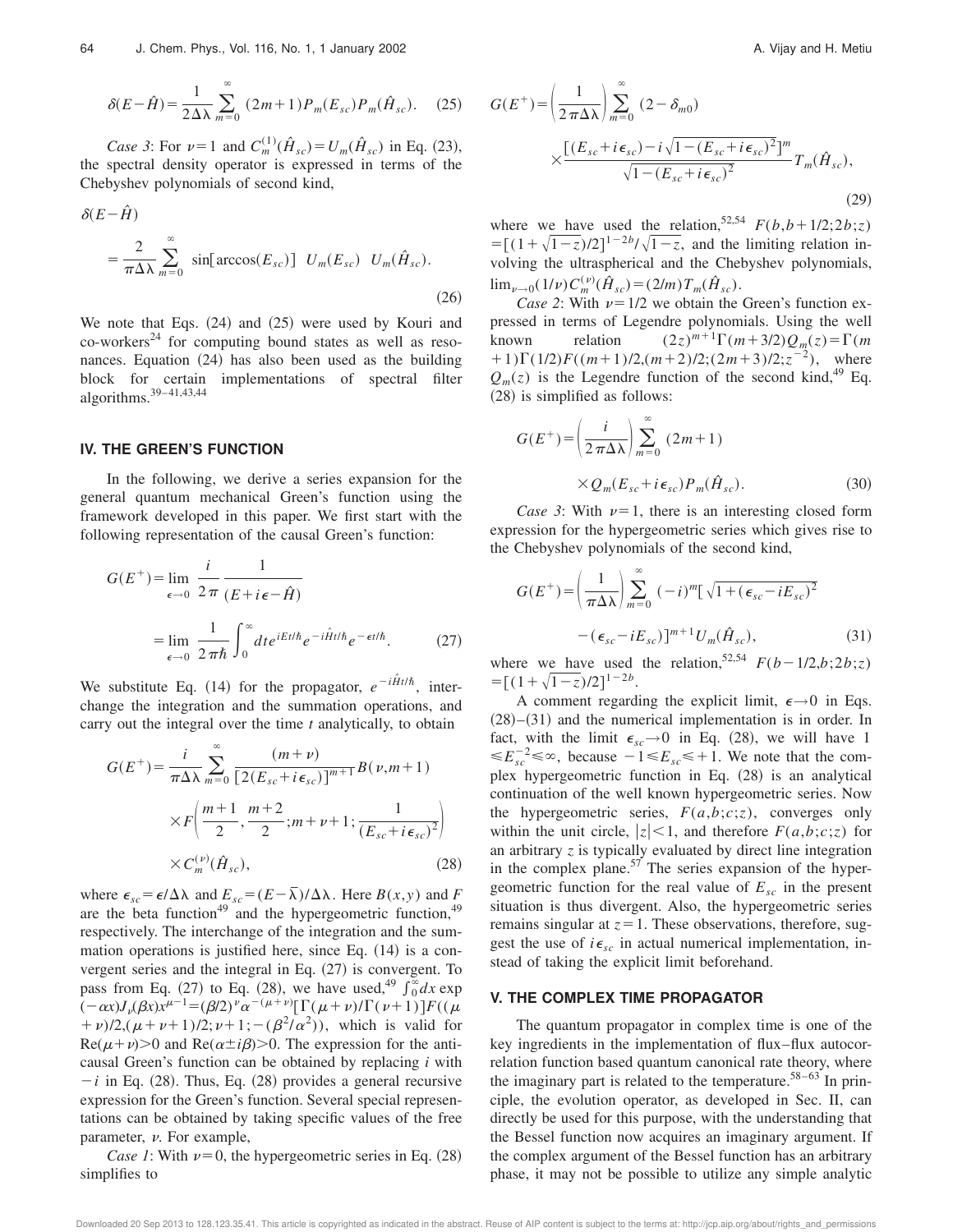continuation for its evaluation. It is possible, however, to separate a complex argument in a Bessel function into real and imaginary parts, which is useful for practical calculations. As a specific example we here work with the Chebyshev expansion of the time evolution operator, Eq.  $(18)$ , and this, for complex time, is

$$
e^{i\hat{H}t_c^*/\hbar} = \exp\left(\frac{i\bar{\lambda}t}{h} - \frac{\bar{\lambda}\beta}{2}\right) \sum_{m=0}^{\infty} (2 - \delta_{m0})
$$

$$
\times i^m J_m \left(\frac{t\Delta\lambda}{\hbar} + i\frac{\beta\Delta\lambda}{2}\right) T_m(\hat{H}_{sc}).
$$
(32)

Here  $t_c^*$  is the complex conjugate of  $t_c = t - i\hbar \beta/2$  and  $\beta$  $=1/(k_BT)$ , with  $k_B$  the Boltzmann constant and *T* the temperature. Now, we can use the relation  $J_m(x+iy)$  $\int_0^{\infty} = \sum_{n=-\infty}^{\infty} i^{m-s} J_s(x) I_{m-s}(y)$ , where  $J_m(x)$  and  $I_m(y)$  are the Bessel and the modified Bessel functions respectively, $50$  in Eq.  $(29)$  to obtain,

$$
e^{i\hat{H}t_c^*/\hbar} = \exp\left(\frac{i\bar{\lambda}t}{\hbar} - \frac{\bar{\lambda}\beta}{2}\right) \sum_{m=0}^{\infty} (2 - \delta_{m0}) i^m T_m(\hat{H}_{sc})
$$

$$
\times \left\{ \sum_{s=0}^{\infty} \left(1 - \frac{\delta_{s0}}{2}\right) i^{m-s} J_s\left(\frac{t\Delta\lambda}{\hbar}\right) \left[I_{|m-s|}\left(\frac{\beta\Delta\lambda}{2}\right) + I_{m+s}\left(\frac{\beta\Delta\lambda}{2}\right)\right] \right\}.
$$
(33)

A similar expression for  $e^{-i\hat{H}t_c/\hbar}$  can also be obtained.

The theory developed above is general and may be useful for many problems in quantum dynamics. The algorithm involves a three-term recursion for the Hamiltonian matrix operation on a vector and is suitable for large scale parallel computations using standard spectral and pseudospectral methods.

#### **VI. RESULTS AND DISCUSSION**

In order to determine the preformance of the time propagator given by Eq.  $(14)$ , we have studied the evolution of a Gaussian wave packet in a Morse potential well. We have also utilized the spectral density operator [Eq.  $(23)$ ] to compute the bound state spectrum of the Morse oscillator. As a further test we calculate the transmission coefficient for tunneling through an Eckart barrier. We have chosen these systems because we know the exact results. We have performed all the calculations using fast Fourier transforms to evaluate the powers of the Hamiltonian operator acting on the initial wave packet.

The parameters describing the Morse potential are given in Table I. The system supports 224 bound states.

To determine the optimum spatial grid for the calculations we calculated the matrix of the Hamiltonian in coordinate representation and diagonalized it. The matrix element of the kinetic energy operator was obtained by using discrete Fourier transforms. We increase the number of grid points until all eigenvalues converge within  $10^{-7}\%$  in absolute error. We thus find that 2048 grid points to be sufficient to obtain all bound states of this system.

TABLE I. Numerical parameters used for Morse oscillator, *V*(*R*)  $=D_e[e^{-2a(R-R_e)} - 2e^{-a(R-R_e)}].$ 

| Parameter               | Value <sup>a</sup> | Description                          |  |  |
|-------------------------|--------------------|--------------------------------------|--|--|
| a                       | 1.4234             | Morse parameter                      |  |  |
| $R_{\rho}$              | 2.074 38           | Morse equilibrium                    |  |  |
| $D_{e}$                 | 4.0                | Morse dissociation energy            |  |  |
| $R_{\min}$ , $R_{\max}$ | 0.0, 16.0          | Spatial range for the $R$ coordinate |  |  |
| M                       | 12 766.362 5       | Mass                                 |  |  |
| $V_{\text{max}}$        | 5.0                | Potential energy cutoff              |  |  |
| $N$ grid                | 2048               | Number of grid points                |  |  |
| Δλ                      | 7.633 318 795      | Hamiltonian scaling parameter        |  |  |
| $\bar{\lambda}$         | 3.651 114 885      | Hamiltonian scaling parameter        |  |  |

<sup>a</sup>All values are given in atomic units.

We first discuss the preformance of the time propagator. We have already seen that the series expansion of the time evolution operator  $[Eq. (15)]$  in terms of Jacobi polynomials contains a parameter,  $\alpha$ , which is constrained to be greater than  $-1$ , but is otherwise arbitrary. The value of this parameter affects the rate of convergence of this series. We would like to know the range of  $\alpha$ , for which the series converges with the smallest number of terms. We first choose  $\alpha$  $=$  -0.5, which is the Chebyshev expansion, as a reference point and find out the total number, *N*, of terms in the series (15) (which has to be greater than  $t\Delta\lambda/\hbar$ ), required for a fixed accuracy (error less than  $10^{-12}$ ) in the norm of  $|\psi(x,t)\rangle$ . The initial wave function is a complex Gaussian. In the present study, the value of *N* was found to be 280, 1200, and  $2760$  for 1 femtosecond  $({\rm fs})$ , 5 fs, and 12 fs propagation of the wave packet, respectively. Next, we fix these values of *N* and compute  $\langle \psi(R,t)|\psi(R,t)\rangle$ , for various choices of  $\alpha$ . The results are shown in Fig. 1. It is clear from Fig. 1 that the error in the norm of the wave packet increases



FIG. 1. Error in the norm of the propagated wave packet as a function of  $\alpha$ . Full, broken, and dotted lines correspond to 1, 5, and 12 fs propagation, with 280, 1200, and 2760 terms in Eq. (10), respectively.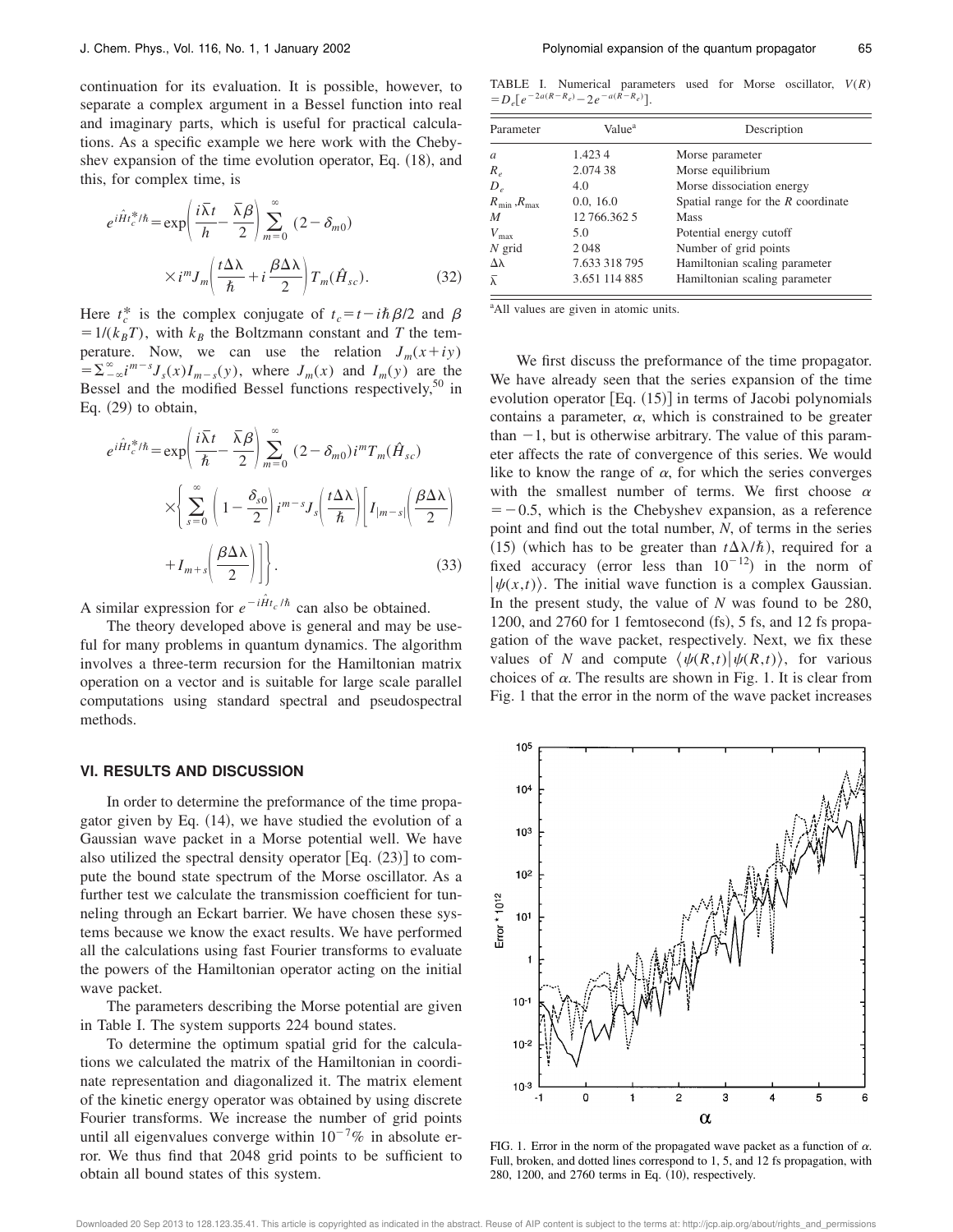

FIG. 2. The spectral intensity as a function of the parameter,  $\nu$ . Curves  $(a)$ ,  $(b)$ ,  $(c)$ , and  $(d)$  correspond to  $\nu=-0.4, 0.0, 0.5,$  and 1.0 for 1450 terms in Eq. (32), respectively. The energy is given in atomic units and the intensity is plotted in arbitrary units. Dotted lines show the exact location of the eigenvalues.

with  $\alpha$  almost monotonically, even though there are some ''local fluctuations.'' We have also examined the stability of Eq.  $(15)$  for a long time propagation, with different choices of  $\alpha$ . For this purpose, we have propagated the initial Gaussian wave packet for 200 fs, by recursively applying the propagator 200 times with a time step of 1 fs, with the fixed number of terms  $(N=280)$  in Eq.  $(15)$  for each time step. We find that the error in the norm grows linearly with time, for different choices of  $\alpha$ . In fact, the error growth with time can be represented as *At* and we find *A* to be 10.0, 1.0, 2.3, 1.4, and 6.0 in units of  $10^{-14}$  for  $\alpha$  equal to -1, -0.5, 0.0, 0.5, 1.0, respectively. This shows Eq.  $(15)$  to be stable for a long time propagation, for different choices of  $\alpha$ . From the numerous tests carried out in the present study we find that  $-1$  $\alpha$  < + 1 leads to the best performance. We also note that the three-term recursion with the Jacobi polynomial remains stable even for very large *N*.

We next examine the performance of the series expansion of the density of states operator as a function of  $\nu = \alpha$  $+1/2$ . For this, we have computed the bound state spectrum of the Morse oscillator, using Eq.  $(23)$ , as follows. In fact, an arbitrary state,  $|\psi(x,0)\rangle$  can be written in terms of the energy eigenstates,  $|\chi(x, \epsilon_m)\rangle$ , as  $\Sigma_m \rho(\epsilon_m) |\chi(x, \epsilon_m)\rangle$ , where  $\rho(\epsilon_m)$ is an expansion coefficient independent of *x* or time. We can compute  $|\rho(\epsilon_m)|^2$  from

$$
|\rho(\epsilon_m)|^2 = \frac{1}{2\pi} \int_{-\infty}^{\infty} dt e^{i\epsilon_m t} \langle \psi(x,0) | \psi(x,t) \rangle
$$
  
=  $\langle \psi(x,0) | \delta(\epsilon_m - \hat{H}) | \psi(x,0) \rangle.$  (34)

Using Eq.  $(23)$ , Eq.  $(34)$  can easily be written as follows:

$$
|\rho(\epsilon_m)|^2 = \frac{1}{\pi \Delta \lambda} (1 - E_{sc}^2)^{\nu - 1/2} \sum_{m=0}^{\infty} Y_m^{\nu}(E_{sc})
$$
  
 
$$
\times \langle \psi(x,0) | Y_m^{\nu}(\hat{H}) | \psi(x,0) \rangle, \qquad (35)
$$

where  $E_{sc} = \epsilon_m / \Delta \lambda$ , and  $Y_m^{\nu}(x)$  satisfies the following threeterm recursion relation:

$$
Y_{m}^{\nu}(x) = \left(\frac{m+\nu}{m+2\nu-1}\right)^{1/2} \left[2\left(\frac{m+\nu-1}{m}\right)^{1/2} x Y_{m-1}^{\nu}(x)\right]
$$

$$
-\left(\frac{(m-1)(m+2\nu-2)}{m(m+\nu-2)}\right)^{1/2} Y_{m-2}^{\nu}(x)\right], \qquad (36)
$$

where  $Y_m^{\nu}(x) = [\sqrt{\pi} \Gamma(\nu+1)/\Gamma(\nu+1/2)]^{1/2},$  $\sqrt{2(\nu+1)}xY_0^{\nu}(x)$ , and  $\sqrt{(\nu+2)/(2\nu+1)}[\sqrt{2(\nu+1)}xY_1^{\nu}(x)]$  $-Y_0^{\nu}(x)$ , for  $m=0, 1$ , and 2, respectively. A finite summation in Eq.  $(35)$  would give a sequence of sinclike functions, with an eigenvalue at the maximum of each sinc function.

Using Eq.  $(35)$  we have computed the spectral intensity for various energy windows of the Morse Hamiltonian. For the present test, we have constructed the initial state,  $|\psi(x,0)\rangle$ , by explicitly using the eigenvectors of the Hamiltonian matrix, to ensure that it has finite overlap with all eigenstates. We note that the initial state can, in fact, be chosen arbitrarily. We show results for  $-2.15$  a.u. to  $-1.65$ a.u. energy window in Fig. 2. We first choose  $\nu=0$ , which is the Chebyshev expansion, as a reference point, and then find out the total number of terms,  $N$ , required in Eq.  $(35)$  to faithfully recover the spectrum. For the energy window selected here, *N* is found to be 1450. We now fix  $N = 1450$  and compute the spectrum using Eq.  $(35)$  for various choices of  $\nu$ . It is clear from Fig. 2 that the spectrum gets distorted as we increase the parameter  $\nu$ , while keeping the number of terms,  $N$ , in Eq.  $(35)$  fixed. From the numerical tests carried out in the present study, we find a prefered choice of  $\nu$  to be in the range of  $-0.5$  and 0.5.

We now examine the performance of the series expansion of the propagator to study the transmission of a quantum particle through Eckart's barrier. We list the numerical parameters in Table II. The transmission probability is

$$
P(k_{in}) = \frac{|A^+|^2}{|A^-|^2}.
$$
\n(37)

 $A^+$  is the amplitude of the transmitted wave and  $A^-$  is that of the incident one.  $A^-$  can easily be obtained from

Downloaded 20 Sep 2013 to 128.123.35.41. This article is copyrighted as indicated in the abstract. Reuse of AIP content is subject to the terms at: http://jcp.aip.org/about/rights\_and\_permissions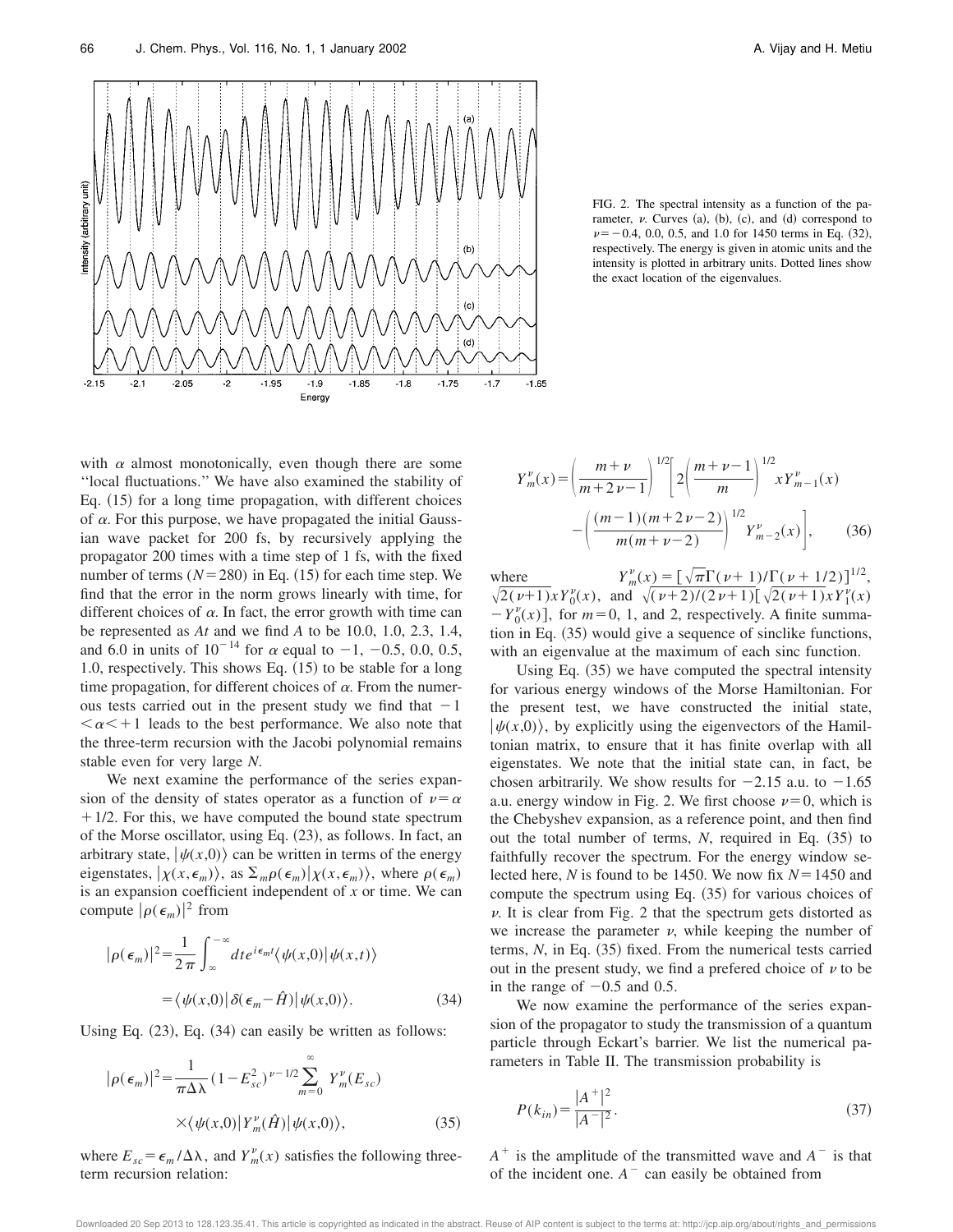TABLE II. Numerical parameters used for Eckart's barrier, *V*(*x*)  $= V_0 / \cosh^2(ax)$ .

| Value                             | Description                                                   |  |  |  |
|-----------------------------------|---------------------------------------------------------------|--|--|--|
| $2.0\text{ Å}$                    | Barrier width                                                 |  |  |  |
| 1.036 44 eV                       | Barrier height                                                |  |  |  |
| 1 amu                             | <b>Mass</b>                                                   |  |  |  |
| $20.0 \text{ Å}, -20.0 \text{ Å}$ | Spatial range for the $x$ coordinate<br>Number of grid points |  |  |  |
|                                   | 512                                                           |  |  |  |

$$
A^{-} = \frac{1}{\sqrt{2\pi}} \int_{-\infty}^{\infty} dx e^{ikx} \psi(x, t=0), \qquad (38)
$$

where  $\psi(x,t=0)$  is the initial incoming wave packet, which was chosen to be a complex Gaussian function. The integral in Eq. (38) can be done analytically. In principle,  $A^+$  can be obtained at the end of the time propagation, by the spacemomentum Fourier transform of the transmitted part of the wavepacket. As explained in Appendix A,  $A^+$  can also be obtained by the time-energy Fourier transform of the propagated wave packet as follows:

$$
A^{+} = \frac{1}{2\pi} \sqrt{\frac{2E}{\mu}} e^{(-i/\hbar)\sqrt{2\mu E}x_{p}} \int_{-\infty}^{\infty} dt e^{i(E-\hat{H})t/\hbar}
$$
  
 
$$
\times \psi(x,t=0)|_{x=x_{p}},
$$
 (39)

where  $E = \hbar^2 k^2 / 2\mu$ ,  $\mu$  is the mass of the particle, and *x*  $=x_p$ , is the projection point situated at the right-hand side of the barrier. Using the series representation of the time propagator, the time integral in Eq.  $(39)$  can also be done analytically as we have discussed earlier. We have computed the transmission probabilities for a range of energies, by varying the number of terms *N* in the series expansion of the propagator and the parameter  $\alpha$ . In Table III, we present the results for a specific energy at 0.806 648 eV. It is clear from Table III that the total number of terms in the series for time propagator is larger for large value of  $\alpha$  and a prefered choice of  $\alpha$ is in the range  $-1.0$  and 1.0. The results at other energies also show a similar behavior.

### **VII. CONCLUDING REMARKS**

In this work, we have obtained a general orthogonal polynomial based scheme to evaluate the evolution operator, the Boltzmann operator, the spectral density operator and the Green's function, which has the convergence property of the Bessel function. The general expression derived here carries a parameter,  $\alpha$ , and the special choices of this parameter allow us to recover previously known schemes based on Chebyshev and Legendre polynomials. Numerical tests on Morse oscillator for the time evolution operator and the spectral density operator, suggest an optimal choice of  $\alpha$  to be in the range of  $-1.0$  and 1.0, and this range includes the expansion in terms of Chebyshev ( $\alpha = -0.5$ ) and Legendre  $(\alpha=0.0)$  polynomials. In this study we have not examined the convergence property of the Green's function and left it for future investigation.

#### **ACKNOWLEDGMENTS**

This work was supported by the National Science Foundation under Grant No. CHE-0079215. One of the authors (A.V.) would like to thank Professor D. J. Kouri for many useful discussions.

# **APPENDIX: DERIVATION OF EQUATION (39)**

We first note that the transmitted part of the wave packet, which is used to compute the outgoing flux, represents a free particle and can be represented as follows:

$$
\psi(x,t) = \sum_{k} A_{k}^{+} e^{ikx} e^{-i(\hbar^{2}k^{2}/2\mu)t/\hbar}.
$$
 (A1)

In order to compute  $A_{k_0}^+$  $\frac{1}{k_0}$ , we multiply on both sides of Eq. (A1) with  $\exp(iEt/\hbar)$  ( $E = \hbar^2 k_0^2/2\mu$ ) and integrate with respect to time from  $-\infty$  to  $\infty$ . We thus obtain,

$$
\frac{1}{2\pi} \int_{-\infty}^{\infty} dt e^{iEt/\hbar} \psi(x,t) = \sum_{k} A_{k}^{+} e^{ikx} \delta(E - \hbar^{2} k^{2}/2\mu)
$$

$$
= \sqrt{\frac{\mu}{2E}} \sum_{k} A_{k}^{+} e^{ikx} [\delta(k - k_{0}) + \delta(k + k_{0})]. \tag{A2}
$$

TABLE III. Transmission probability  $(\times 10^3)^a$  for Eckart's barrier at 0.806 648 eV, as a function of the parameter  $\alpha$  and number of terms (*N*) in the series expansion of the propagator.

|     |        | $\alpha$         |       |       |       |       |       |  |  |
|-----|--------|------------------|-------|-------|-------|-------|-------|--|--|
| N   | $-1.0$ | $-0.5$           | 0.0   | 0.5   | 1.0   | 2.0   | 5.0   |  |  |
| 500 | 1.840  | L <sub>457</sub> | 0.961 | 0.529 | 0.308 | 0.648 | 0.961 |  |  |
| 525 | 0.994  | 1.289            | 1.444 | 1.392 | 1.150 | 0.528 | 1.606 |  |  |
| 550 | 0.865  | 0.996            | 1.089 | 1.094 | 0.994 | 0.659 | 1.370 |  |  |
| 575 | 0.903  | 0.917            | 0.901 | 0.857 | 0.804 | 0.799 | 0.781 |  |  |
| 600 | 0.862  | 0.855            | 0.850 | 0.853 | 0.865 | 0.891 | 0.880 |  |  |
| 625 | 0.862  | 0.863            | 0.863 | 0.862 | 0.859 | 0.854 | 0.837 |  |  |
| 650 | 0.862  | 0.862            | 0.862 | 0.862 | 0.862 | 0.862 | 0.884 |  |  |
| 675 | 0.861  | 0.861            | 0.861 | 0.861 | 0.861 | 0.862 | 0.855 |  |  |
| 700 | 0.862  | 0.862            | 0.862 | 0.862 | 0.862 | 0.862 | 0.862 |  |  |

<sup>a</sup>The exact value is  $0.862 \times 10^{-3}$ .

Downloaded 20 Sep 2013 to 128.123.35.41. This article is copyrighted as indicated in the abstract. Reuse of AIP content is subject to the terms at: http://jcp.aip.org/about/rights\_and\_permissions